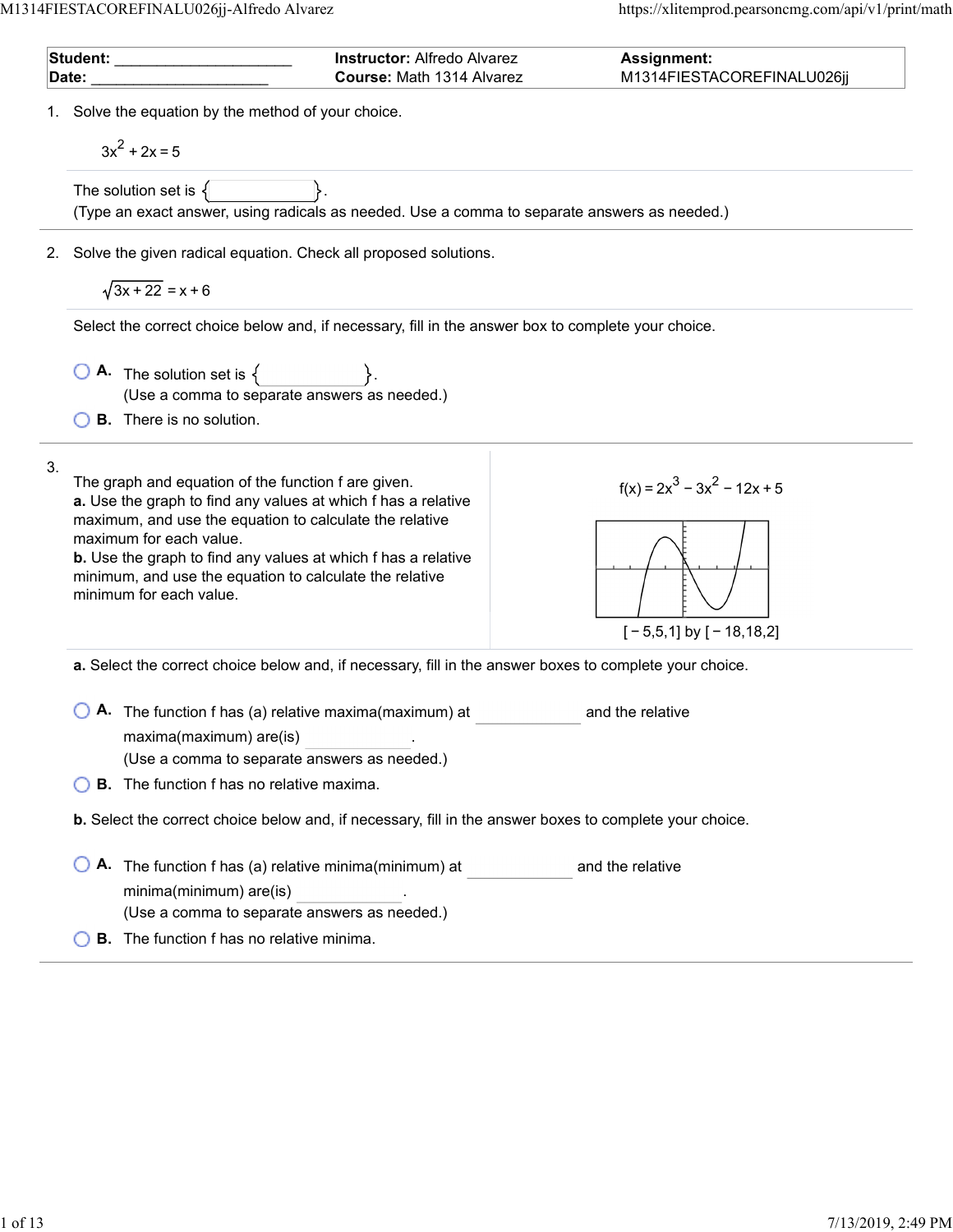| 4. | Use the graph to find the following.<br>18-<br>12-<br>6-<br>X | (a) the domain of f<br>(b) the range of f<br>(c) the x-intercepts<br>(d) the y-intercept<br>(e) intervals on which f is increasing<br>(f) intervals on which f is decreasing<br>(g) intervals on which f is constant<br>(h) the number at which f has a relative minimum<br>(i) the relative minimum of f<br>(j) $f(-4)$<br>(k) The values of x for which $f(x) = -3$<br>(I) Is f even, odd or neither? |
|----|---------------------------------------------------------------|---------------------------------------------------------------------------------------------------------------------------------------------------------------------------------------------------------------------------------------------------------------------------------------------------------------------------------------------------------------------------------------------------------|
|    | (a) What is the domain of f?                                  |                                                                                                                                                                                                                                                                                                                                                                                                         |
|    | (Type your answer in interval notation.)                      |                                                                                                                                                                                                                                                                                                                                                                                                         |
|    | (b) What is the range of f?                                   |                                                                                                                                                                                                                                                                                                                                                                                                         |
|    |                                                               | (Type your answer in interval notation.)                                                                                                                                                                                                                                                                                                                                                                |
|    | (c) What are the zeros of the function?                       |                                                                                                                                                                                                                                                                                                                                                                                                         |
|    | The left zero of the function is 3 and the right zero is      |                                                                                                                                                                                                                                                                                                                                                                                                         |
|    | (d) What is the y-intercept?                                  |                                                                                                                                                                                                                                                                                                                                                                                                         |
|    | The y-intercept of the function is                            |                                                                                                                                                                                                                                                                                                                                                                                                         |
|    | (e) Over what interval is f increasing?                       |                                                                                                                                                                                                                                                                                                                                                                                                         |
|    |                                                               | (Type your answer in interval notation.)                                                                                                                                                                                                                                                                                                                                                                |
|    | (f) Over what interval is f decreasing?                       |                                                                                                                                                                                                                                                                                                                                                                                                         |
|    |                                                               | (Type your answer in interval notation.)                                                                                                                                                                                                                                                                                                                                                                |
|    | (g) Over what interval is f constant?                         |                                                                                                                                                                                                                                                                                                                                                                                                         |
|    |                                                               | (Type your answer in interval notation.)                                                                                                                                                                                                                                                                                                                                                                |
|    | (h) What is the number at which f has a relative minimum?     |                                                                                                                                                                                                                                                                                                                                                                                                         |
|    |                                                               |                                                                                                                                                                                                                                                                                                                                                                                                         |
|    | (i) What is the relative minimum of f?                        |                                                                                                                                                                                                                                                                                                                                                                                                         |
|    |                                                               |                                                                                                                                                                                                                                                                                                                                                                                                         |
|    | (j) What is $f(-4)$ ?                                         |                                                                                                                                                                                                                                                                                                                                                                                                         |
|    | $f(-4) =$                                                     |                                                                                                                                                                                                                                                                                                                                                                                                         |
|    |                                                               | (k) What are the x-values where $f(x) = -3$ ? The leftmost x-value where $f(x) = -3$ is when $x = 4$ .                                                                                                                                                                                                                                                                                                  |
|    | What is the rightmost x-value where $f(x) = -3$ ?             |                                                                                                                                                                                                                                                                                                                                                                                                         |
|    | $x =$                                                         |                                                                                                                                                                                                                                                                                                                                                                                                         |
|    | (I) Is f even, odd, or neither?                               |                                                                                                                                                                                                                                                                                                                                                                                                         |

 $\circ$ 

odd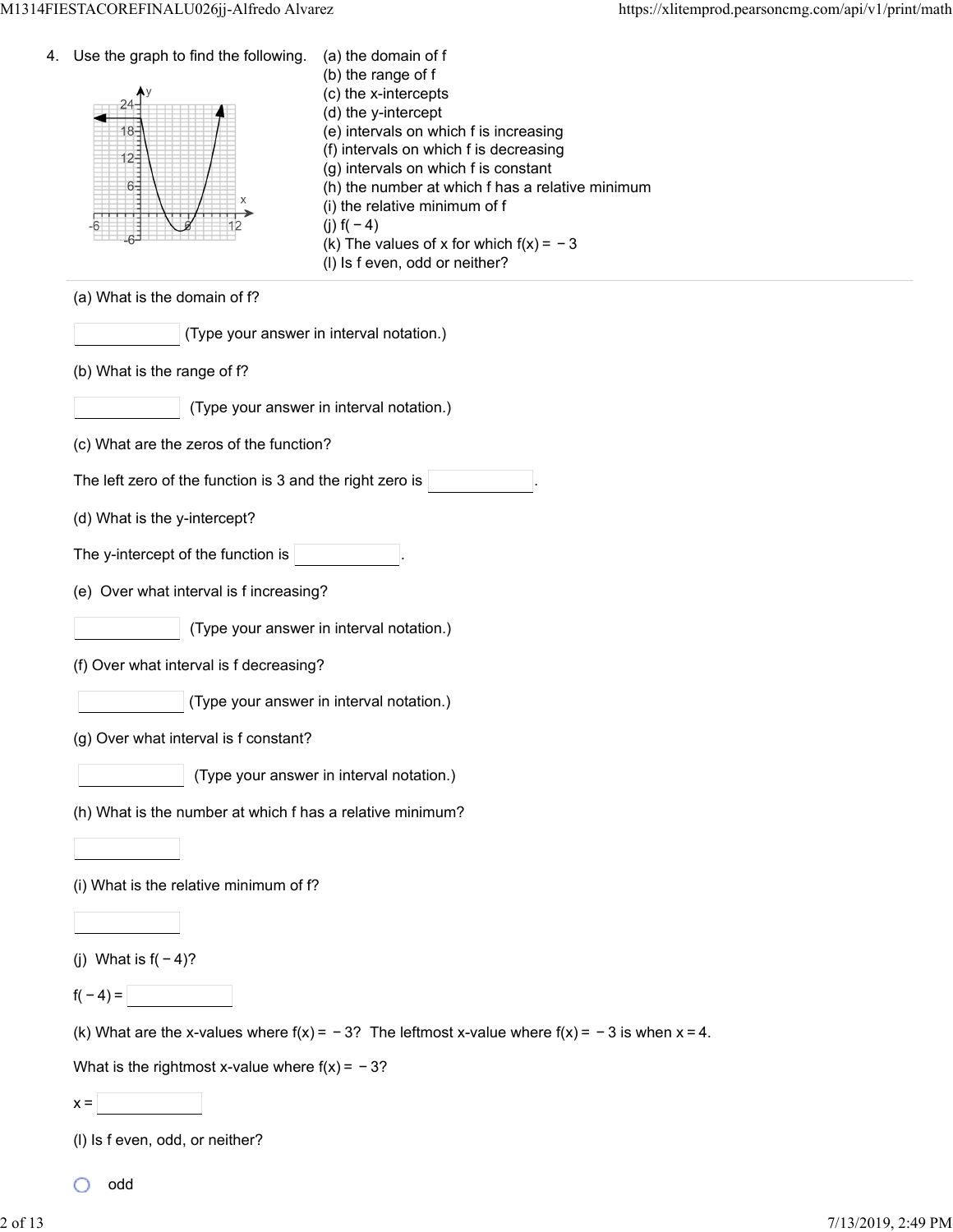

What is the domain of f?

(Type your answer in interval notation.)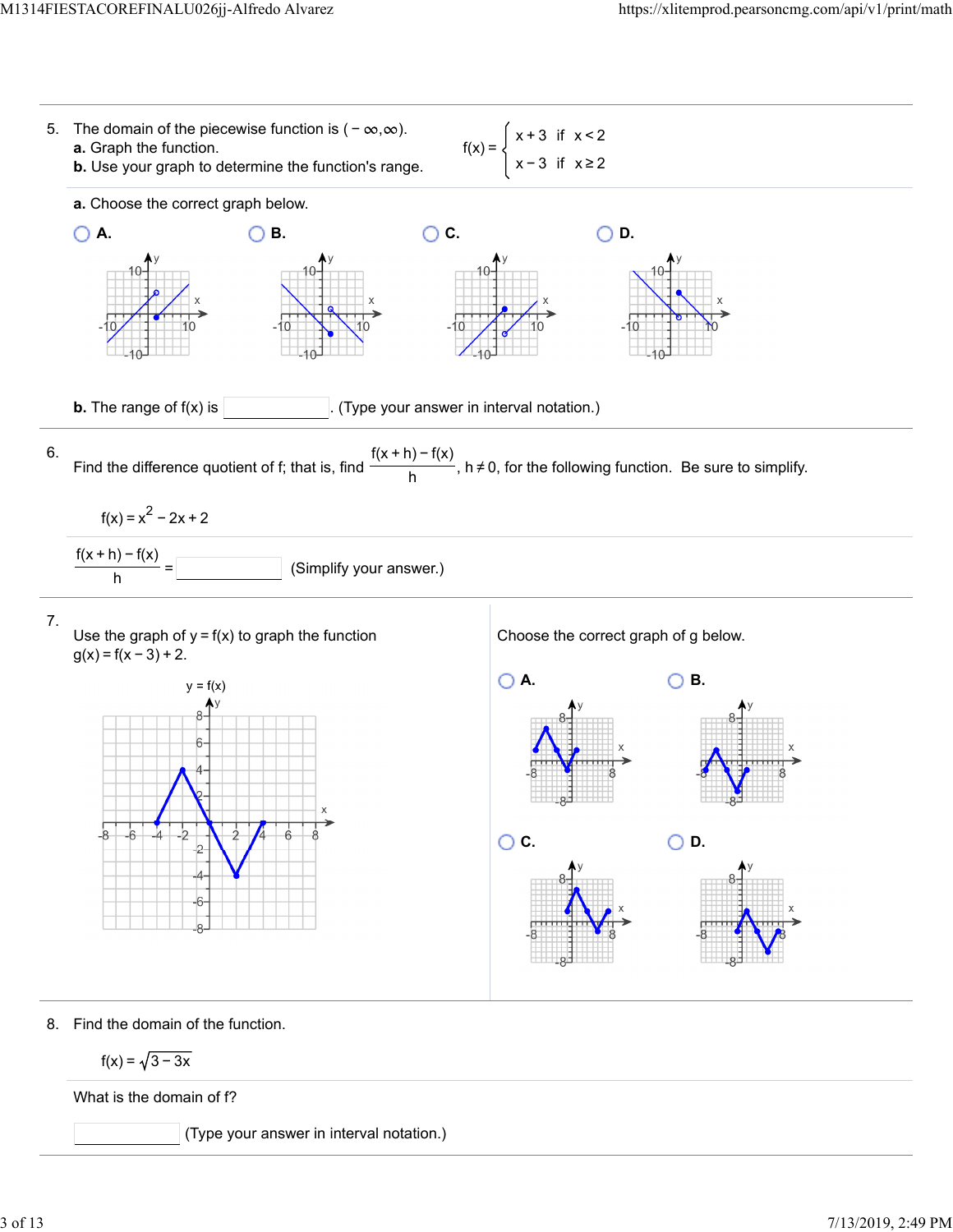9. First find 
$$
f + g
$$
,  $f - g$ ,  $fg$  and  $\frac{f}{g}$ . Then determine the domain for each function.

$$
f(x) = 4x - 1, g(x) = x - 7
$$
  
(f + g)(x) = (Simplify you

What is the domain of  $f+g$ ?

O [0,
$$
\infty
$$
)  
\n
$$
(-\infty, \frac{8}{5}) \cup (\frac{8}{5}, \infty)
$$
\nO (-∞, ∞)  
\nO  $(\frac{8}{5}, \infty)$   
\n(f - g)(x) = \_\_\_\_\_\_ (Simplify your answer.)

What is the domain of  $f-g$ ?

$$
\bigcirc \quad (-\infty, -2) \cup (-2, \infty)
$$

 $\bigcirc$  ( − ∞,∞)

$$
\bigcirc \quad [0,\infty)
$$

 $\bigcirc$  (-2, $\infty$ )

 $(fg)(x) =$ 

What is the domain of fg?

O 
$$
(-\infty,7)
$$
∪ $(7,\infty)$   
O  $(-\infty,\infty)$   
O  $[0,\infty)$   
O  $[-\infty,\frac{1}{4}] \cup (\frac{1}{4},\infty)$   
 $(\frac{f}{g})(x) =$ 

$$
\bigcirc (-\infty,7)\cup(7,\infty)
$$

 $\bigcirc$  ( − ∞,∞)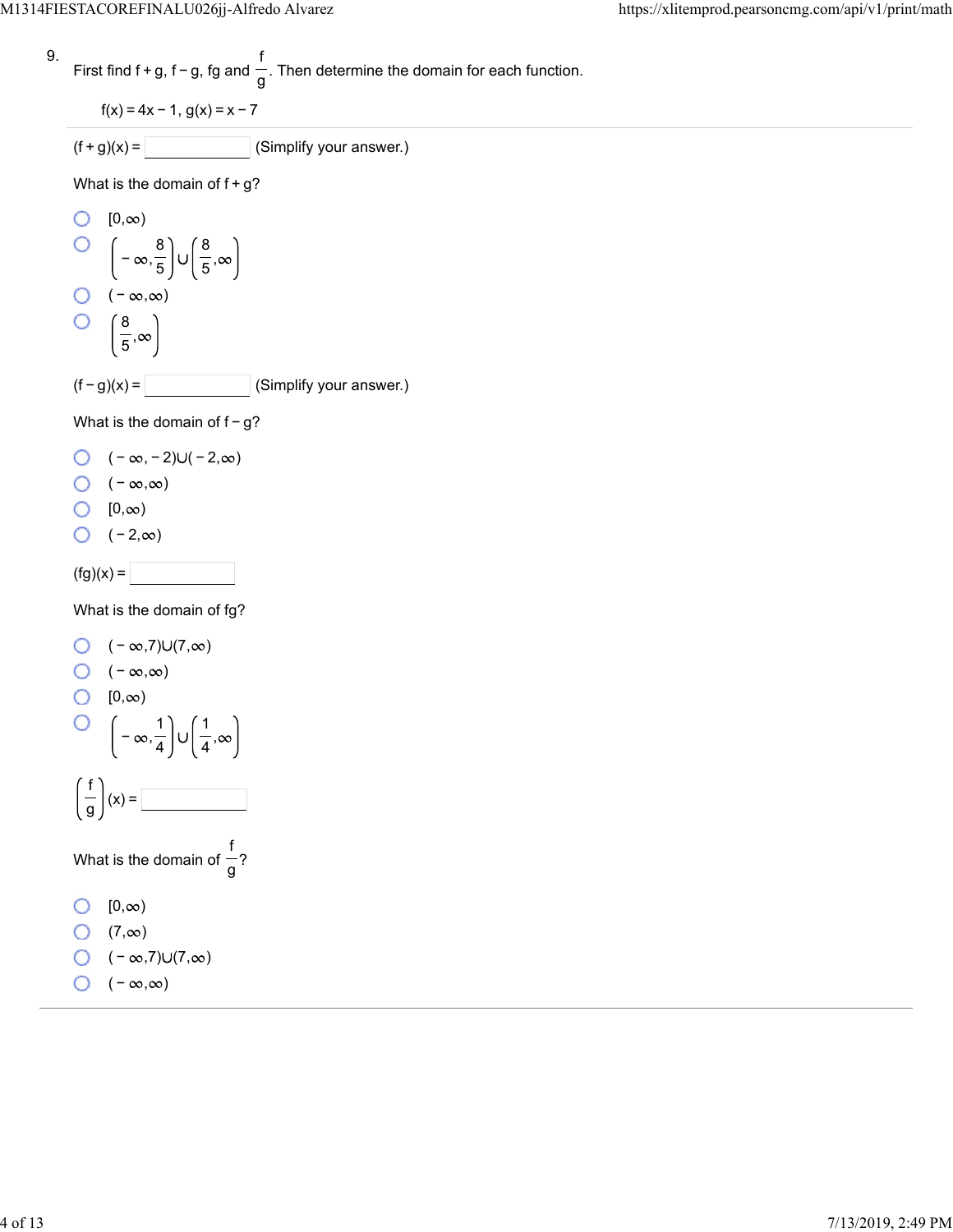| <b>a.</b> $(f \circ g)(x) =$<br>(Simplify your answer.)                                                                                                                                                                                                                                                                                                                       |                                                                                                                             |  |  |  |  |  |  |  |
|-------------------------------------------------------------------------------------------------------------------------------------------------------------------------------------------------------------------------------------------------------------------------------------------------------------------------------------------------------------------------------|-----------------------------------------------------------------------------------------------------------------------------|--|--|--|--|--|--|--|
| <b>b.</b> $(g \circ f)(x) =$<br>(Simplify your answer.)                                                                                                                                                                                                                                                                                                                       |                                                                                                                             |  |  |  |  |  |  |  |
| <b>c.</b> $(f \circ g)(2) =$                                                                                                                                                                                                                                                                                                                                                  |                                                                                                                             |  |  |  |  |  |  |  |
| <b>d.</b> $(g \circ f)(2) =$                                                                                                                                                                                                                                                                                                                                                  |                                                                                                                             |  |  |  |  |  |  |  |
| 11. The function $f(x) = 6x + 3$ is one-to-one.                                                                                                                                                                                                                                                                                                                               |                                                                                                                             |  |  |  |  |  |  |  |
| Find an equation for $f^{-1}(x)$ , the inverse function.                                                                                                                                                                                                                                                                                                                      |                                                                                                                             |  |  |  |  |  |  |  |
| $f^{-1}(x) =$<br>(Type an expression for the inverse. Use integers or fractions for any numbers in the expression.)                                                                                                                                                                                                                                                           |                                                                                                                             |  |  |  |  |  |  |  |
|                                                                                                                                                                                                                                                                                                                                                                               | 12. In the following exercise, find the coordinates of the vertex for the parabola defined by the given quadratic function. |  |  |  |  |  |  |  |
| $f(x) = -4(x + 4)^{2} + 1$                                                                                                                                                                                                                                                                                                                                                    |                                                                                                                             |  |  |  |  |  |  |  |
| The vertex is<br>(Type an ordered pair.)                                                                                                                                                                                                                                                                                                                                      |                                                                                                                             |  |  |  |  |  |  |  |
| 13.<br>Use the vertex and intercepts to sketch the graph of the<br>quadratic function. Give the equation of the parabola's axis<br>of symmetry. Use the graph to determine the domain and<br>range of the function.                                                                                                                                                           | 10-<br>8-                                                                                                                   |  |  |  |  |  |  |  |
| $f(x) = (x - 1)^{2} - 9$<br>Use the graphing tool to graph the function. Use the vertex<br>and one of the intercepts when drawing the graph.<br>The axis of symmetry is<br>(Type an equation. Simplify your answer.)<br>The domain of the function is<br>(Type your answer in interval notation.)<br>The range of the function is<br>(Type your answer in interval notation.) | $6-$<br>$4-$<br>$2-$<br>X<br>$\frac{1}{2}$<br>$-6$<br>$-4$<br>$-8$<br>$-10$<br>Ġ.<br>10<br>-6<br>-8-<br>-10-                |  |  |  |  |  |  |  |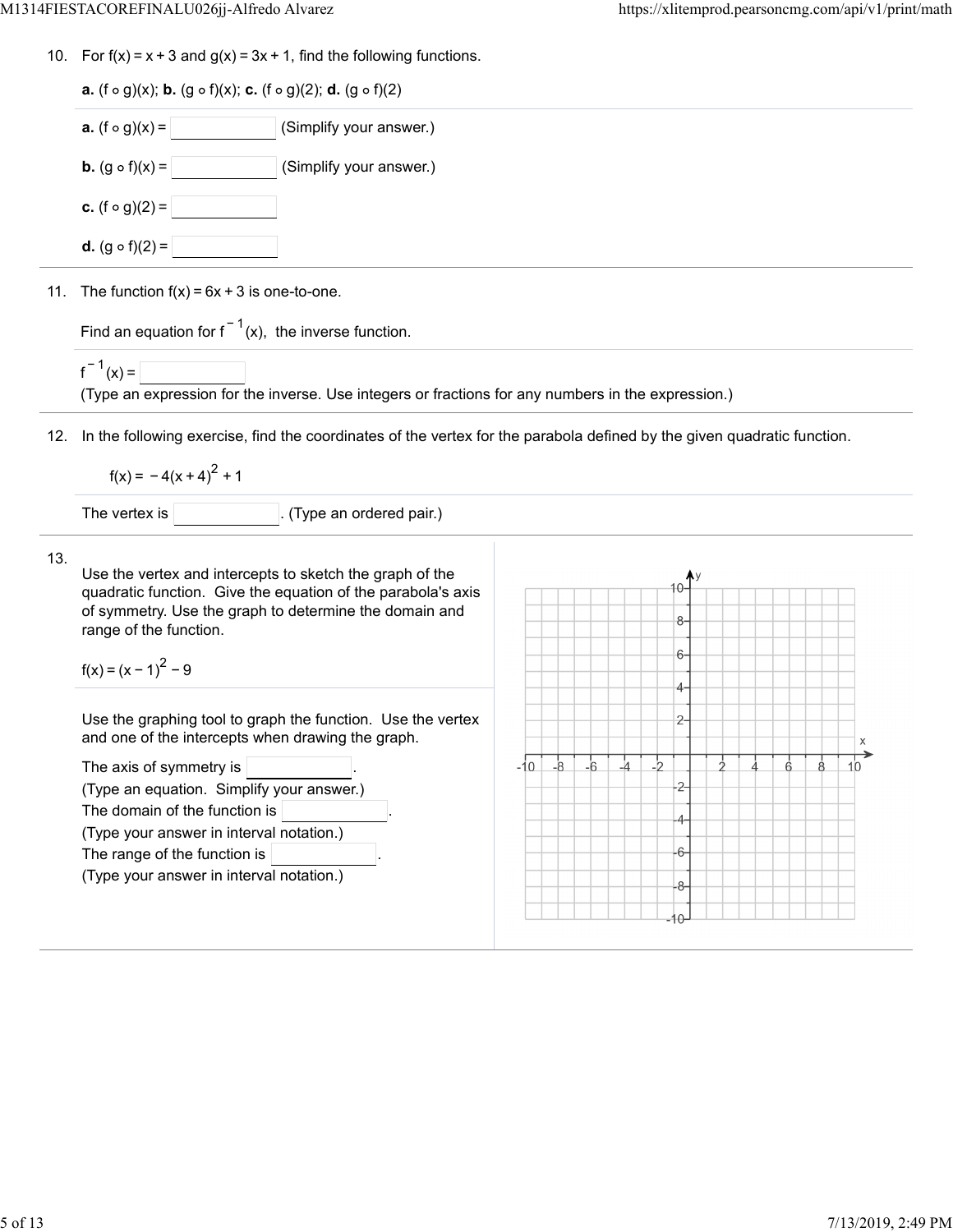| 14. | Use the vertex and intercepts to sketch the graph of the<br>quadratic function. Give the equation of the parabola's axis<br>of symmetry. Use the graph to determine the function's<br>domain and range.<br>$f(x) = x^2 - 2x - 3$ |       |      |      |               |               | $8-$<br>$6-$         |  |   |   |  |
|-----|----------------------------------------------------------------------------------------------------------------------------------------------------------------------------------------------------------------------------------|-------|------|------|---------------|---------------|----------------------|--|---|---|--|
|     | Use the graphing tool to graph the equation. Use the vertex<br>and one of the intercepts when drawing the graph.                                                                                                                 |       |      |      |               |               | 4-<br>$\overline{2}$ |  |   | X |  |
|     | The axis of symmetry is<br>(Type an equation.)                                                                                                                                                                                   | -10 L | $-8$ | $-6$ | $\frac{1}{4}$ | $\frac{1}{2}$ | $\overline{2}$<br>4. |  | á |   |  |
|     | The domain of f is<br>(Type your answer in interval notation.)                                                                                                                                                                   |       |      |      |               |               | 6                    |  |   |   |  |
|     | The range of f is<br>(Type your answer in interval notation.)                                                                                                                                                                    |       |      |      |               |               | 8                    |  |   |   |  |
| 15. | Consider the function $f(x) = -2x^2 + 12x - 4$ .                                                                                                                                                                                 |       |      |      |               |               |                      |  |   |   |  |
|     | Determine, without graphing, whether the function has a minimum value or a maximum value.<br>a.<br>Find the minimum or maximum value and determine where it occurs.<br>b.<br>Identify the function's domain and its range.<br>c. |       |      |      |               |               |                      |  |   |   |  |
|     | value.<br>a. The function has a (1)                                                                                                                                                                                              |       |      |      |               |               |                      |  |   |   |  |
|     | <b>b.</b> The minimum/maximum value is<br>It occurs at $x =$                                                                                                                                                                     |       |      |      |               |               |                      |  |   |   |  |
|     | c. The domain of f is<br>(Type your answer in interval notation.)                                                                                                                                                                |       |      |      |               |               |                      |  |   |   |  |
|     | (Type your answer in interval notation.)<br>The range of f is                                                                                                                                                                    |       |      |      |               |               |                      |  |   |   |  |
|     | maximum<br>(1)<br>minimum                                                                                                                                                                                                        |       |      |      |               |               |                      |  |   |   |  |
|     |                                                                                                                                                                                                                                  |       |      |      |               |               |                      |  |   |   |  |

16. Write the equation of the following parabola in standard form.

The vertex is  $(-1, -1)$  and the graph passes through the point (7,15).

Choose the correct equation below.

**Q A.** 
$$
f(x) = \frac{1}{4}(x+1)^2 + 1
$$
  
\n**Q B.**  $f(x) = (x-1)^2 - 1$   
\n**Q C.**  $f(x) = \frac{1}{4}(x+1)^2 - 1$   
\n**Q D.**  $f(x) = -\frac{1}{4}(x+1)^2 - 1$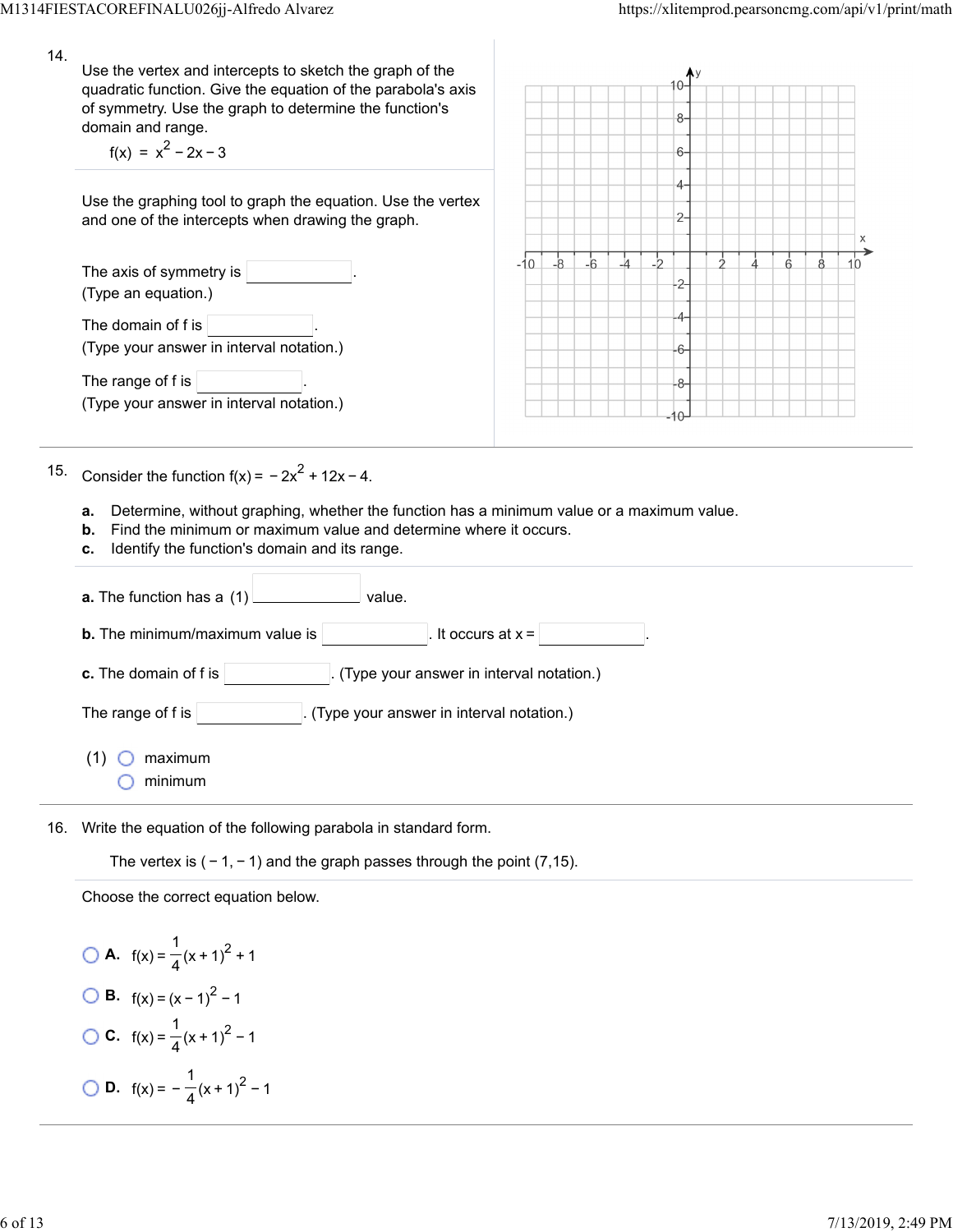17. The following equation is given.

 $x^3 - 2x^2 - 9x + 18 = 0$ 

**a.** List all rational roots that are possible according to the Rational Zero Theorem.

| (Use a comma to separate answers as needed.) |  |  |  |
|----------------------------------------------|--|--|--|
|                                              |  |  |  |

**b.** Use synthetic division to test several possible rational roots in order to identify one actual root.

| One rational root of the given equation is |  |
|--------------------------------------------|--|
| (Simplify your answer.)                    |  |

**c.** Use the root from part (**b.**) and solve the equation.

| The solution set of $x^3 - 2x^2 - 9x + 18 = 0$ is $\sqrt{ }$                                                            |  |  |
|-------------------------------------------------------------------------------------------------------------------------|--|--|
| (Simplify your answer. Type an exact answer, using radicals as needed. Use integers or fractions for any numbers in the |  |  |
| expression. Use a comma to separate answers as needed.)                                                                 |  |  |

18. Find the vertical asymptotes, if any, and the values of x corresponding to holes, if any, of the graph of the rational function.

$$
h(x) = \frac{x+3}{x(x+4)}
$$

Select the correct choice below and, if necessary, fill in the answer box to complete your choice. (Type an equation. Use a comma to separate answers as needed.)

**A.** The vertical asymptote(s) is(are) . There are no holes.

**B.** The vertical asymptote(s) is(are) and hole(s) corresponding to

**C.** There are no vertical asymptotes but there is(are) hole(s) corresponding to .

**D.** There are no discontinuities.

.

19. Find the horizontal asymptote, if any, of the graph of the rational function.

$$
g(x) = \frac{24x^2}{8x^2 + 3}
$$

Select the correct choice below and, if necessary, fill in the answer box to complete your choice.

**A.** The horizontal asymptote is . (Type an equation.)

**B.** There is no horizontal asymptote.

20. Use properties of logarithms to expand the logarithmic expression as much as possible. Evaluate logarithmic expressions without using a calculator if possible.

$$
\log_{b}\left(\frac{x^{2}y}{z^{6}}\right)
$$
\n
$$
\log_{b}\left(\frac{x^{2}y}{z^{6}}\right) = \boxed{}
$$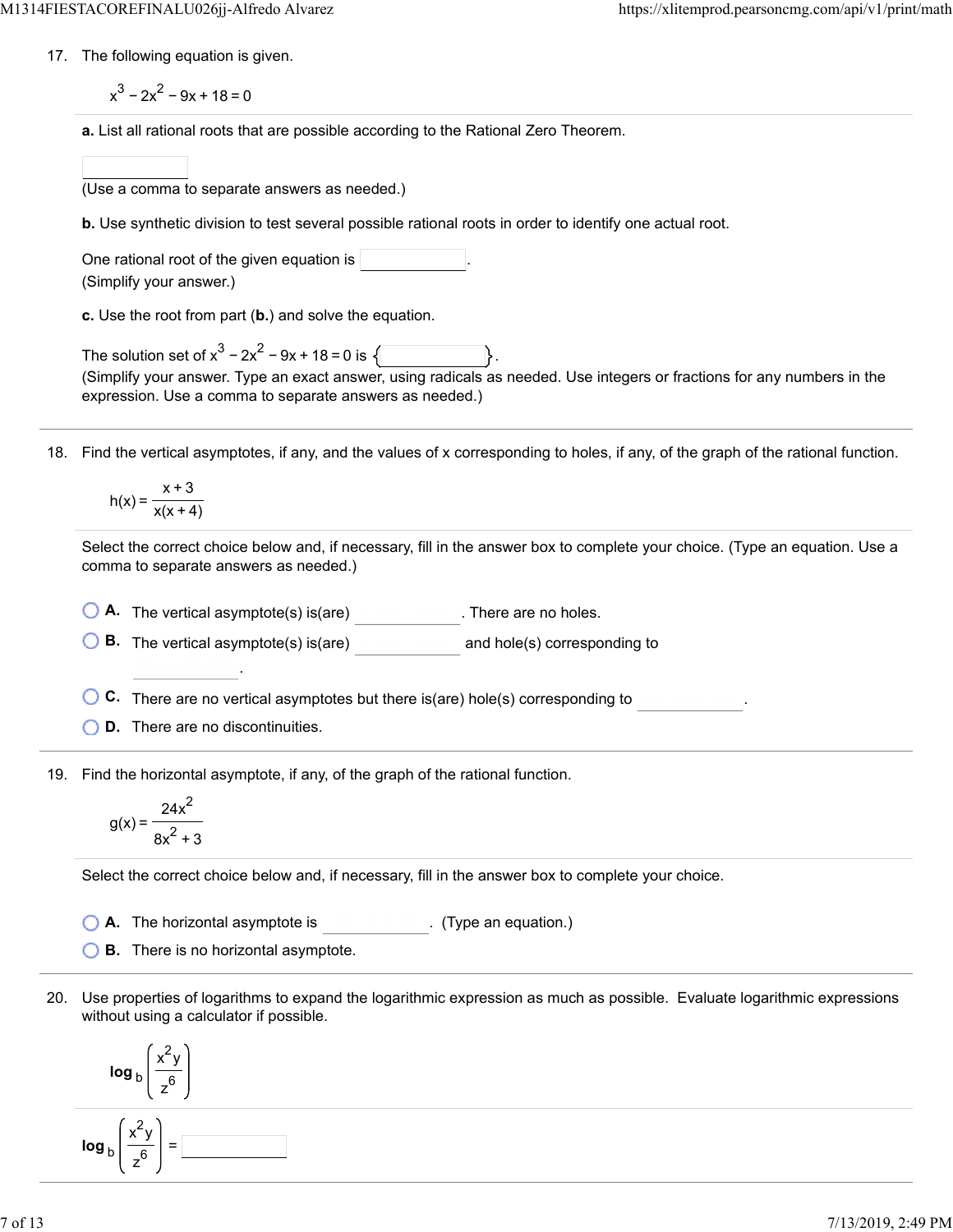21. Solve the following exponential equation by expressing each side as a power of the same base and then equating exponents.

|     | $16^{x+7}$ = 256 <sup>x-9</sup>          |                                                                                                                                                                                                                                                                    |                                |                              |                    |  |  |  |
|-----|------------------------------------------|--------------------------------------------------------------------------------------------------------------------------------------------------------------------------------------------------------------------------------------------------------------------|--------------------------------|------------------------------|--------------------|--|--|--|
|     | The solution set is $\{$                 |                                                                                                                                                                                                                                                                    |                                |                              |                    |  |  |  |
| 22. |                                          | Solve the following logarithmic equation. Be sure to reject any value of x that is not in the domain of the original logarithmic<br>expression. Give the exact answer.                                                                                             |                                |                              |                    |  |  |  |
|     | $\log_7(x+5) = 2$                        |                                                                                                                                                                                                                                                                    |                                |                              |                    |  |  |  |
|     |                                          | Select the correct choice below and, if necessary, fill in the answer box to complete your choice.                                                                                                                                                                 |                                |                              |                    |  |  |  |
|     |                                          | <b>A.</b> The solution set is $\{$ $\}$ . (Type an integer or a simplified fraction.)                                                                                                                                                                              |                                |                              |                    |  |  |  |
|     | <b>B.</b> There is no solution.          |                                                                                                                                                                                                                                                                    |                                |                              |                    |  |  |  |
| 23. |                                          | Solve the logarithmic equation. Be sure to reject any value of x that is not in the domain of the original logarithmic<br>expressions. Give the exact answer.                                                                                                      |                                |                              |                    |  |  |  |
|     |                                          | $log x + log(x-2) = log 15$                                                                                                                                                                                                                                        |                                |                              |                    |  |  |  |
|     |                                          | Select the correct choice below and, if necessary, fill in the answer box to complete your choice.                                                                                                                                                                 |                                |                              |                    |  |  |  |
|     | <b>B.</b> There is no solution.          | $\bigcirc$ <b>A</b> . The solution set is $\{\_ \}$ .<br>(Simplify your answer. Use a comma to separate answers as needed.)                                                                                                                                        |                                |                              |                    |  |  |  |
| 24. | $A = P\left(1 + \frac{r}{n}\right)^{nt}$ | Complete the table for a savings account subject to 4 compoundings yearly.                                                                                                                                                                                         |                                |                              |                    |  |  |  |
|     | Amounted<br><b>Invested</b>              | <b>Number of</b><br><b>Compounding Periods</b>                                                                                                                                                                                                                     | <b>Annual Interest</b><br>Rate | <b>Accumulated</b><br>Amount | Time t<br>in Years |  |  |  |
|     | \$14,500                                 | 4                                                                                                                                                                                                                                                                  | 4.75%                          | \$22,000                     | ?                  |  |  |  |
|     | $t =$                                    | Let A represent the accumulated amount, P the amount invested, n the number of compounding periods, r the annual<br>interest rate, and t the time. Find the time, t.<br>years<br>(Do not round until the final answer. Then round to one decimal place as needed.) |                                |                              |                    |  |  |  |
| 25. |                                          | Solve the system by the addition method.                                                                                                                                                                                                                           |                                |                              |                    |  |  |  |
|     | $x + 5y = 16$<br>$3x + 2y = -4$          |                                                                                                                                                                                                                                                                    |                                |                              |                    |  |  |  |
|     |                                          | Select the correct choice below and fill in any answer boxes present in your choice.                                                                                                                                                                               |                                |                              |                    |  |  |  |
|     | C. There is no solution.                 | <b>A.</b> The solution set is $\{$ $\}$ . (Simplify your answer. Type an ordered pair.)<br><b>B.</b> There are infinitely many solutions.                                                                                                                          |                                |                              |                    |  |  |  |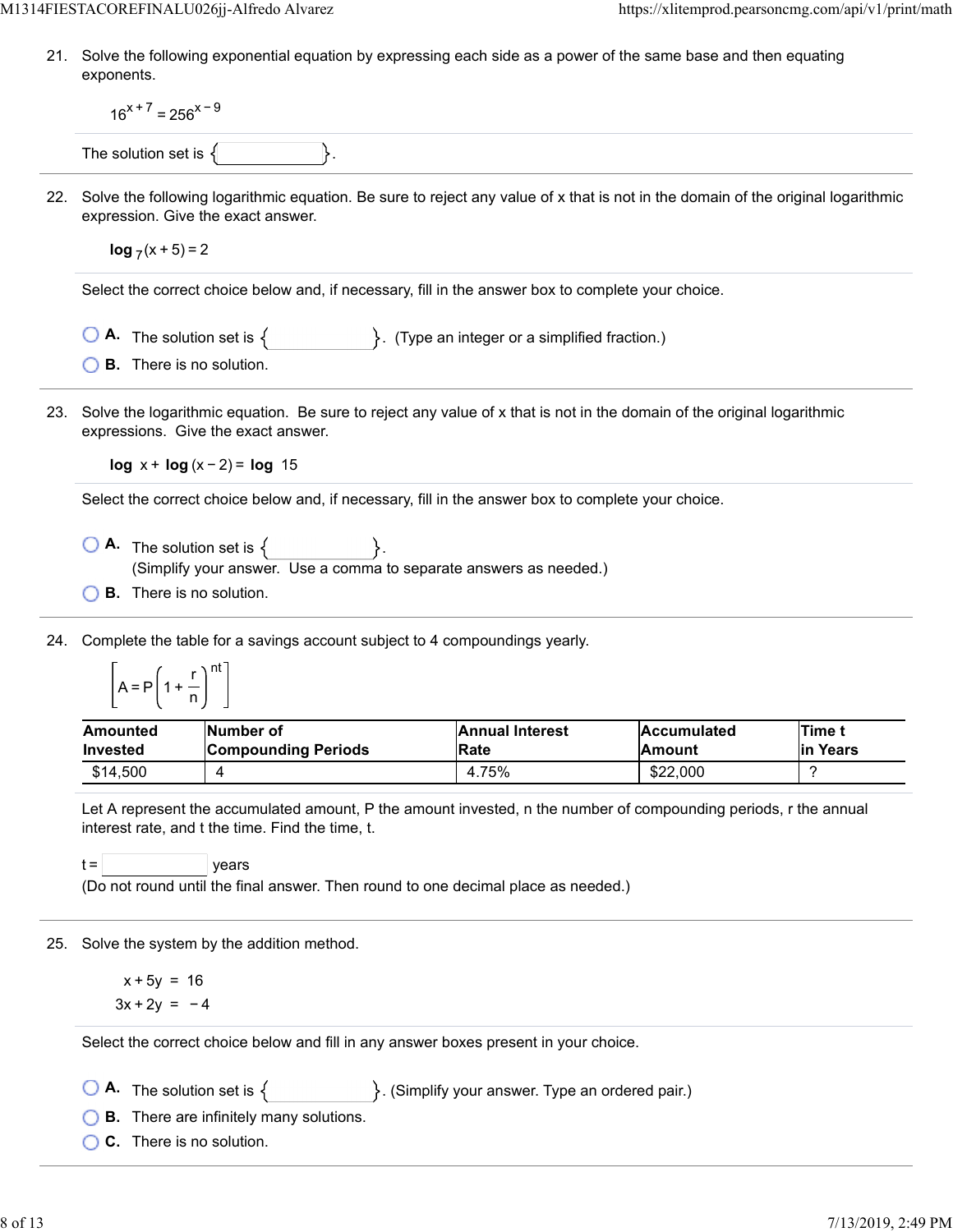26. Solve the given system of equations.

 $x + y + 7z = -41$ x + y + 5z = − 31 x + 2y − 9z = 34

Select the correct choice below and fill in any answer boxes within your choice.

, ,

**A.** There is one solution. The solution set is  $\{(\}$ 

) }. (Simplify your answers.)

- **B.** There are infinitely many solutions.
- **C.** There is no solution.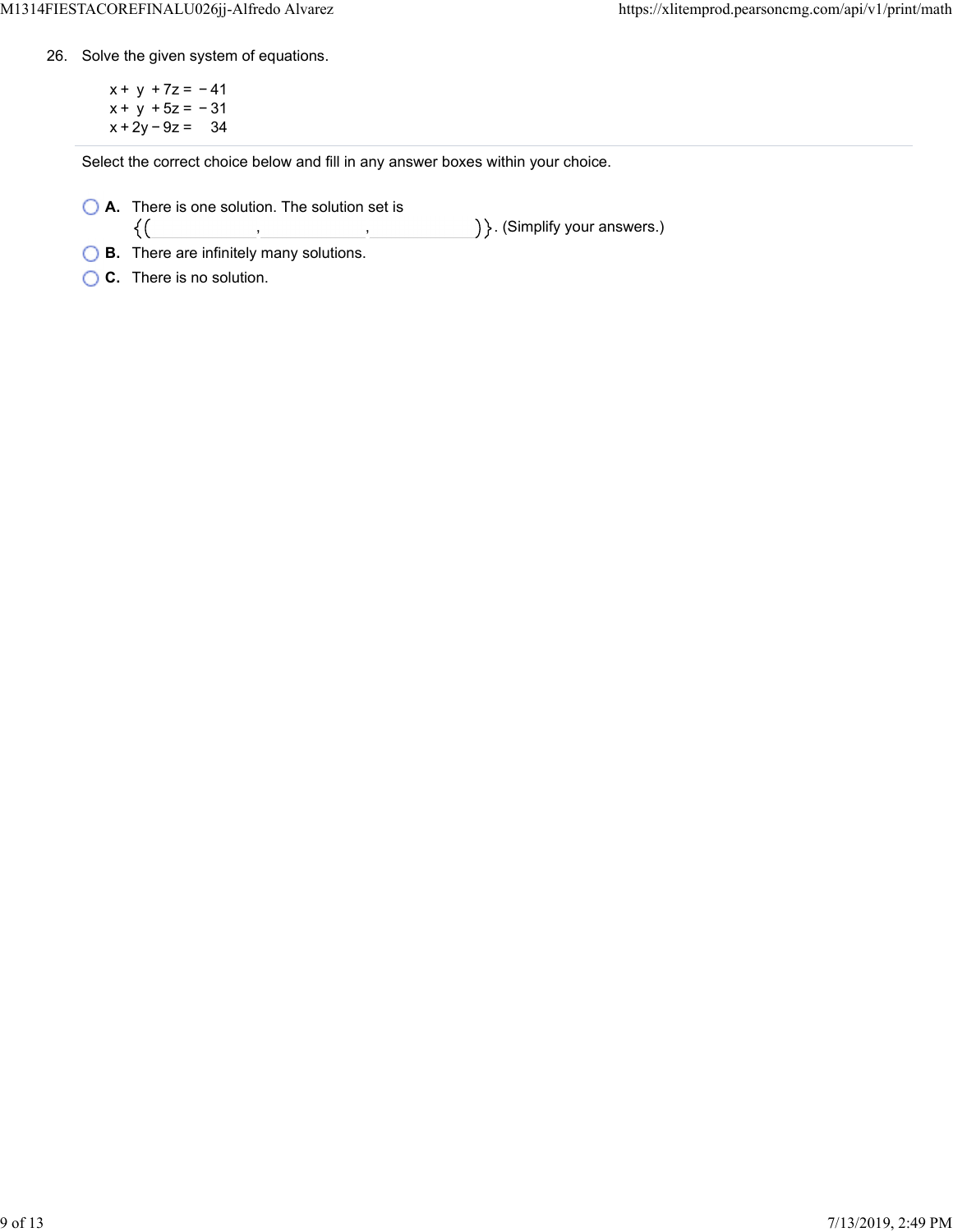1. 1, − 5 3 2. A. The solution set is  $\begin{cases} \begin{matrix} -2 \\ \end{matrix} \end{cases}$ . (Use a comma to separate answers as needed.) 3. A. The function f has (a) relative maxima(maximum) at  $\vert$  -1  $\vert$  and the relative maxima(maximum) are(is) . **− 1 12** (Use a comma to separate answers as needed.) A. The function f has (a) relative minima(minimum) at  $\vert$  2  $\vert$  and the relative minima(minimum) are(is) . **2 − 15** (Use a comma to separate answers as needed.)

## 4.  $(-\infty, \infty)$

| $[-4, \infty)$ |
|----------------|
| $\overline{7}$ |
| 21             |
| $(5, \infty)$  |
| (0, 5)         |
| $(-\infty,0)$  |
| 5              |
| - 4            |
| 21             |
| 6              |
| neither        |
|                |



## 6. 2x + h − 2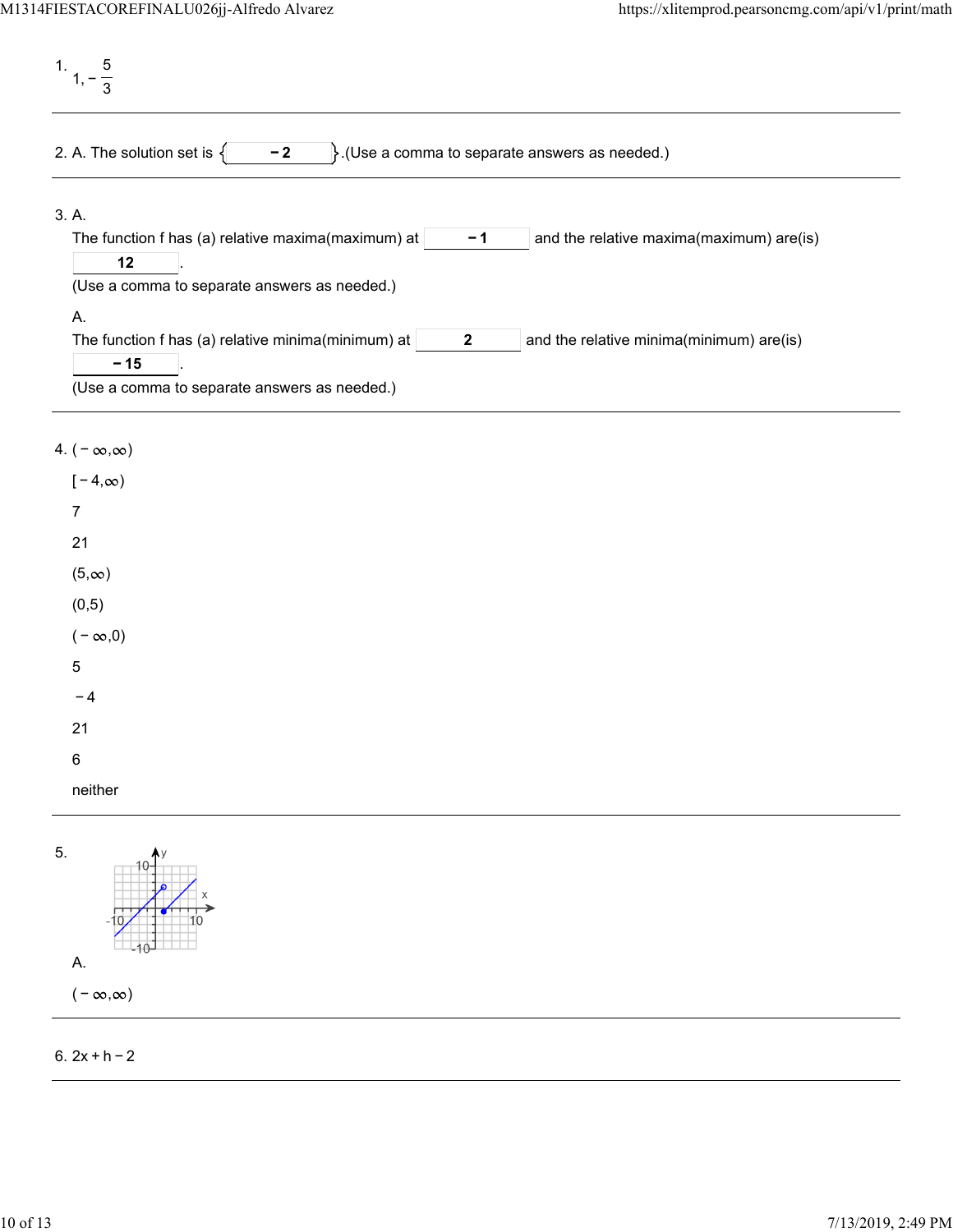

| 8. $(-\infty, 1]$           |  |  |
|-----------------------------|--|--|
| $9.5x - 8$                  |  |  |
|                             |  |  |
| $(-\infty,\infty)$          |  |  |
| $3x + 6$                    |  |  |
| ( – $\infty,\infty)$        |  |  |
| $4x^2 - 29x + 7$            |  |  |
| ( – $\infty, \infty)$       |  |  |
| $\frac{4x-1}{x-7}$          |  |  |
|                             |  |  |
| $(-\infty,7)\cup(7,\infty)$ |  |  |
|                             |  |  |
| 10. $3x + 4$                |  |  |
| $3x + 10$                   |  |  |
| $10$                        |  |  |
| $16\,$                      |  |  |
|                             |  |  |
| 11. $x - 3$                 |  |  |
| $\,6\,$                     |  |  |
|                             |  |  |
| 12. $(-4,1)$                |  |  |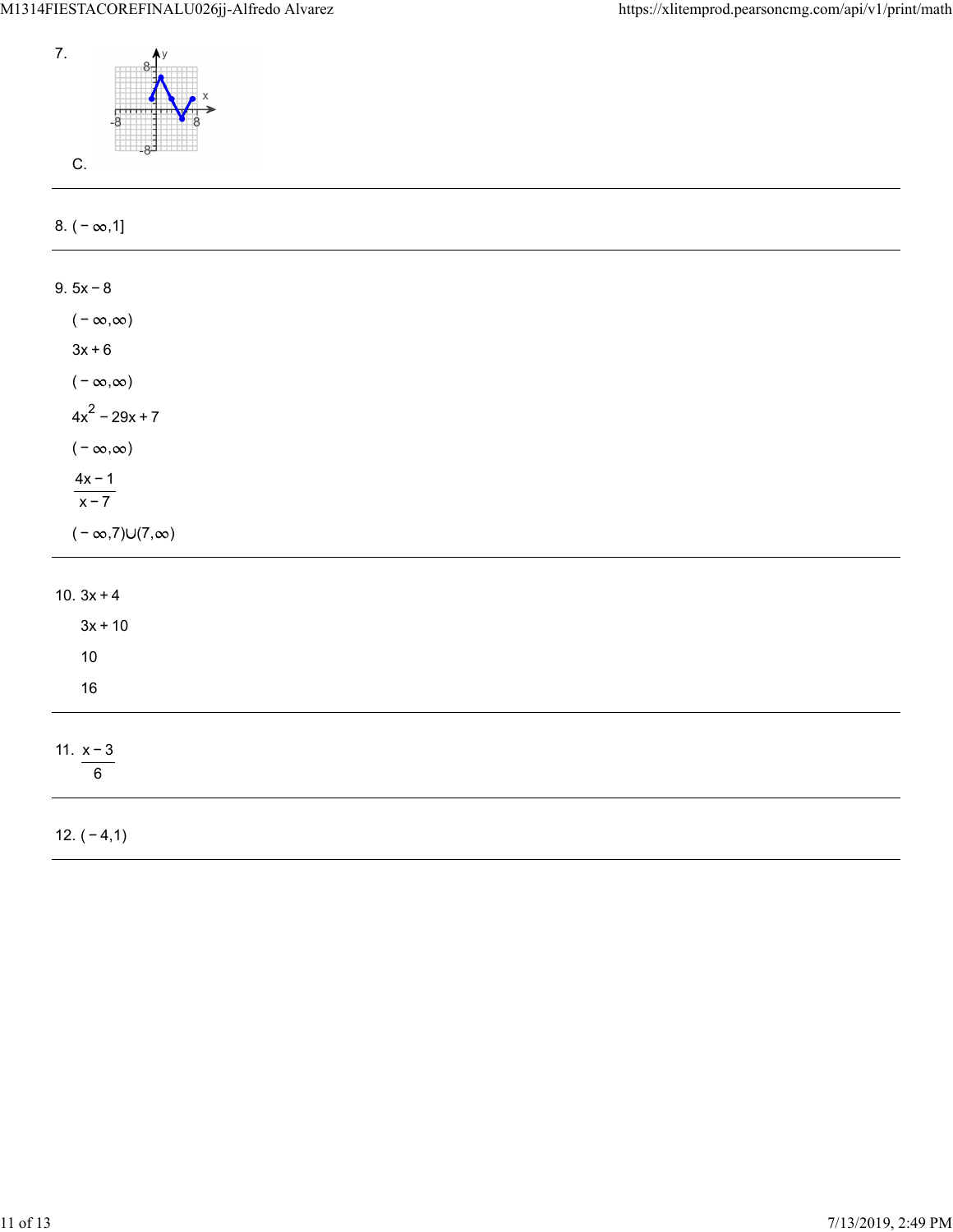



( –  $\infty, \infty$ )

 $[-9, \infty)$